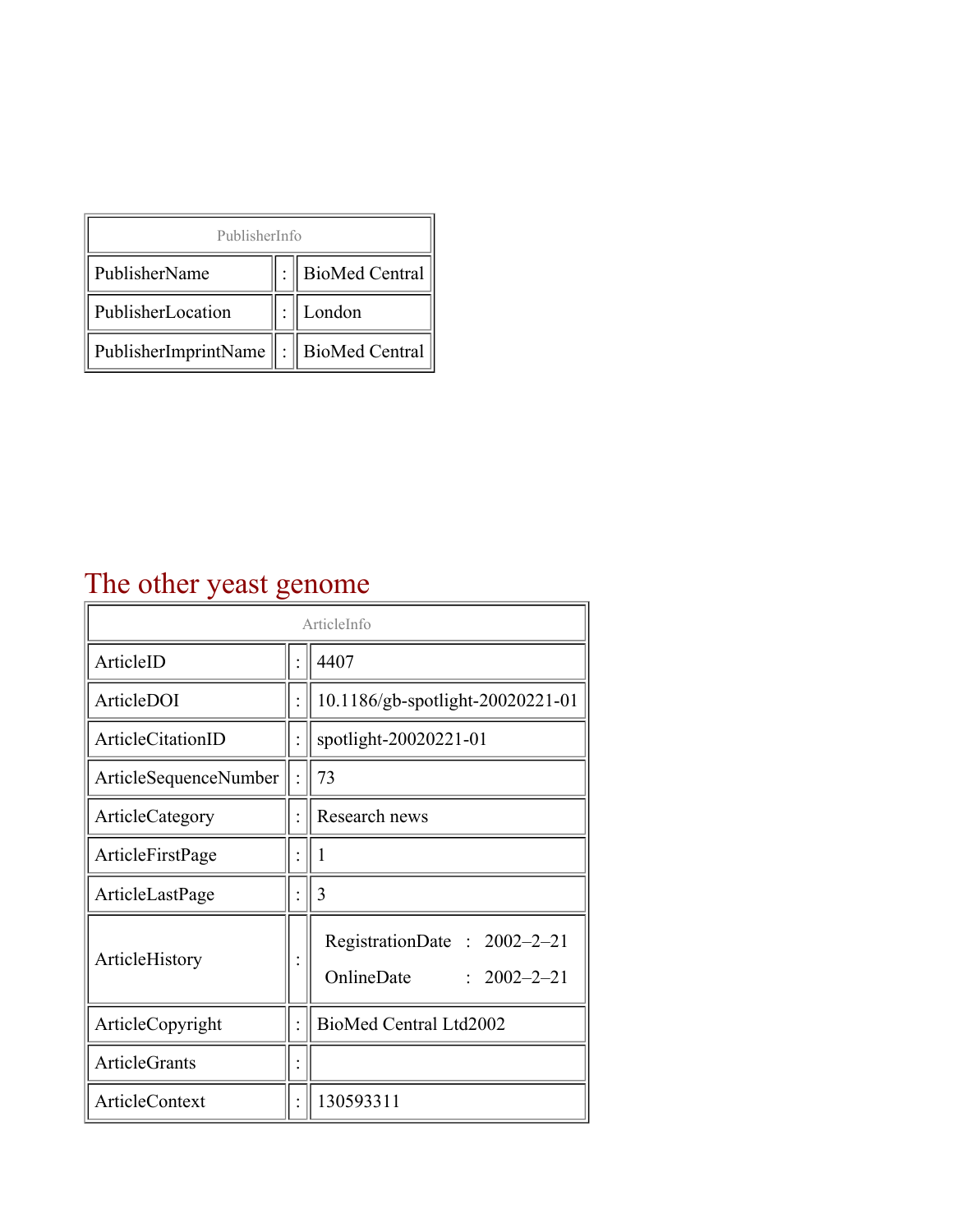## Jonathan B Weitzman **Email**: jonathanweitzman@hotmail.com

In the February 21 [Nature,](#page-2-0) an international consortium of laboratories, led by the British Nobel laureate Paul Nurse, reports the complete sequence of the fission yeast *Schizosaccharomyces pombe* (*Nature* 2002 **415:**871-880). The depth of sequence coverage was about eight-fold. The three chromosomes make up a 13.8 Mb genome, which is similar in size to that of the [budding yeastS.](#page-2-1) [cerevisiae,](#page-2-1) but considerably smaller than the other sequenced eukaryotic genomes (fruitfly, nematode worm, human and *Arabidopsis*). The authors predict a maximum of 4,940 protein coding [genes](#page-2-2), which is about six hundred less than *S. cerevisiae* and considerably less than the largest prokaryote genomes, emphasising that the differences between prokaryotic and eukaryotic functions does not reside simply in the total number of genes. The *S. pombe* genome is also less compact than that of *S. cerevisiae*, with one gene every 2.5 kb and longer intergenic regions. The *S. pombe* centromeres are 300-1000 times larger than those of its yeast cousin. There are also many more introns (4,730 in 43% of genes) than in *S. cerevisiae* (5% of genes); this suggests greater opportunity for alternative splicing and protein variants with different regulatory roles. The authors have carried out extensive comparison with other sequenced genomes. The *S. pombe* proteome has homologs in common with both *S. cerevisiae* and *C. elegans* (67%), with *S. cerevisiae* alone (16%), with *C. elegans* alone (3%), as well as apparently unique proteins (14%). They found around fifty *S. pombe* proteins that resemble human proteins implicated in disease; these include several cancer-related proteins linked to DNA damage repair, the cell cycle and genome stability. Comparison with prokaryote genomes indicates the minimal sets of [proteins](#page-2-3) that are specifically important for eukaryotic cell organization and functions. These include those involved in chromatin organisation, nuclear transport, the cytoskeleton and protein stability or modification. Comparison of all the eukaryote and prokaryote genomes available allowed the authors to speculate that "the evolutionary transition from unicellular prokaryotic to unicellular eukaryotic life may have been more complex than the transition to multicellular life."

## *Editor's note*

Readers interested in the comparative genomics and evolutionary history of *Schizosaccharomyces pombe* might like to read the following articles previously published in *Genome Biology*:

**Minireview:** Where does fission yeast sit on the tree of life? **Matthias Sipiczki.** *Genome Biology* 2000, **1(2):**reviews1011.1-1011.[4http://genomebiology.com/2000/1/2/reviews/1011](#page-2-4)

**Minireview:** Membrane traffic between genomes**John Armstrong.** *Genome Biology* 2000, **1(1):**reviews104.1-104.[4http://genomebiology.com/2000/1/1/reviews/104](#page-2-5)